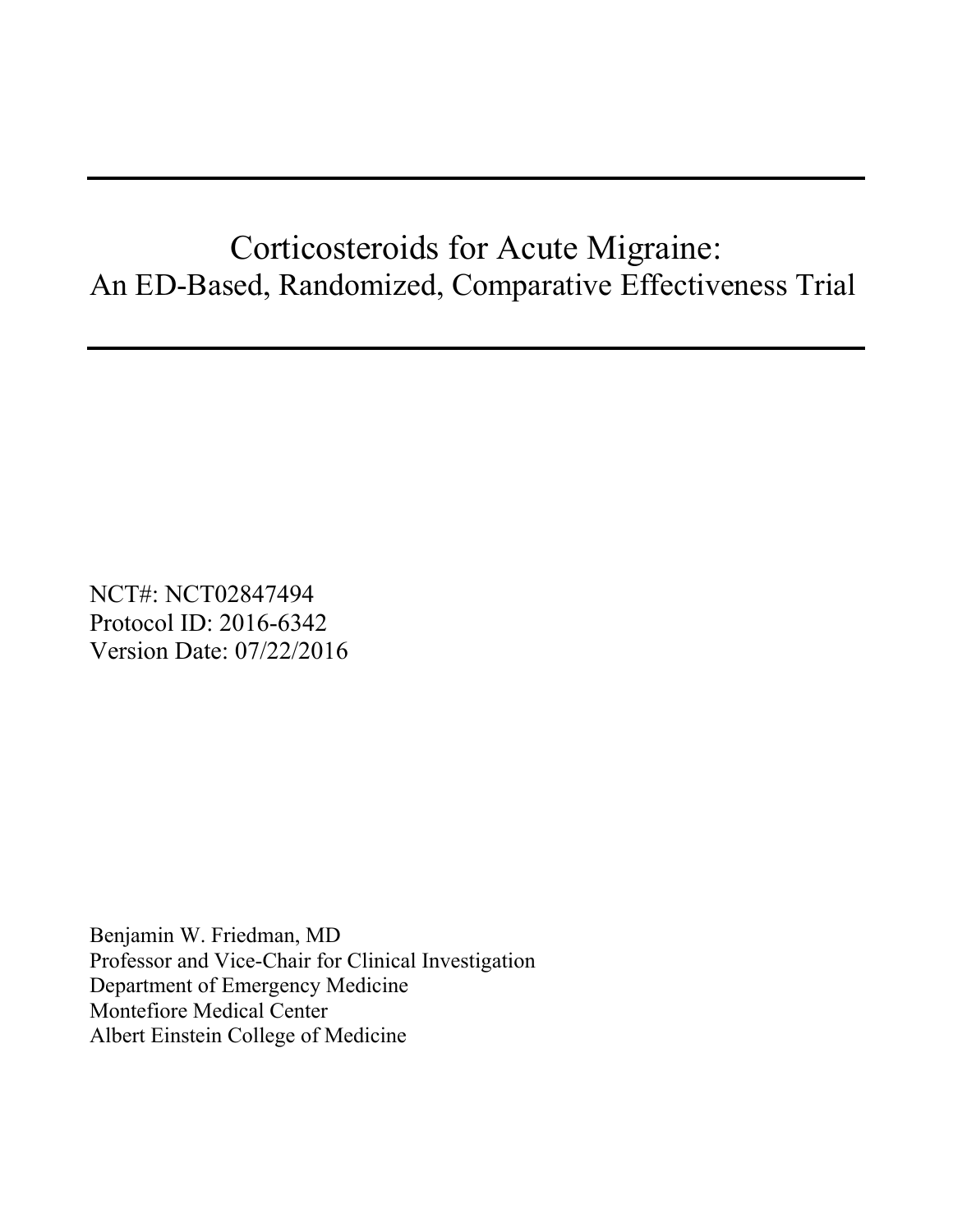Corticosteroids for acute migraine. A randomized trial. PI: Benjamin W. Friedman, MD, MS Version date 07222016

### **Aims**

Migraine is a chronic, episodic headache disorder characterized by recurrent exacerbations, responsible for 1.2 million visits to US emergency departments (ED) annually.[1] Nearly 2/3rds of migraine patients experience worsening or recurrence of headache within 48 hours of ED discharge. About half of patients suffer more than two days of headache during the week following ED discharge.[2] Dexamethasone is an evidence-based treatment for migraine, with a number needed to treat of nine to decrease the frequency of moderate or severe headache within 72 hours of ED discharge.[3] We wished to test the hypothesis that methylprednisolone acetate, a long-acting corticosteroid (comparable to a one week steroid taper when administered intramuscularly), would decrease the mean number of headache days experienced by migraineurs during the week following discharge from an ED when compared to dexamethasone.

## **Methods**.

Study design. This will be a randomized, double blind, comparative efficacy study. All participants will receive active treatment. Outcomes will be assessed by telephone 48 hours and seven days after the ED visit using a standardized instrument with a closed-question format.

Population of interest. Eligible patients are those presenting to the ED for treatment of an acute migraine headache as defined by International Headache Society clinical criteria.[4] At the time of enrollment, the patient must rate the headache as moderate or severe in intensity and the ED treatment plan must include use of an intravenous medication. Adults aged at least 18 years will be eligible to participate. Patients are to be excluded for signs of secondary headaches including fever or objective neurologic findings on physical exam. Patients will also be excluded if already using corticosteroids, for contraindications or allergies to any of the investigational medications, or if pregnant or breastfeeding. Medication contra-indications are as follows: pheochromocytoma, seizure disorder, Parkinson's disease, use of MAO inhibitors, and use of anti-rejection transplant medications.

Study setting. This study will be conducted in the Moses and Einstein EDs.

Investigational medications. Medications in each study arm are as follows:

A. Metoclopramide 10mg IV drip over 15 minutes (for acute treatment)+ dexamethasone 10mg IM B. Metoclopramide 10mg IV drip over 15 minutes (for acute treatment) + methylprednisolone acetate 160mg IM

Assignment. Will be concealed. The research pharmacist will determine assignment based on a random number sequence.

Randomization. Randomization will occur in blocks of four based on a random number generator. Blinding. Patients, clinicians, and research personnel will be blinded. Stratification. Subjects will be stratified by study site.

Details of protocol. Patients who present to either of the study EDs with an acute headache will be referred by the attending emergency physician to the research staff for enrollment. Eligibility will be ascertained by research associates and verified by the site investigator. Capacity to consent to participate in this study will be assessed by the attending emergency physician and specifically documented. Prior to enrollment, patients with diabetes will be cautioned that the study medications may cause loss of glycemic control and that they will need to be attentive to their blood sugar during the week following ED discharge. Masked medication will be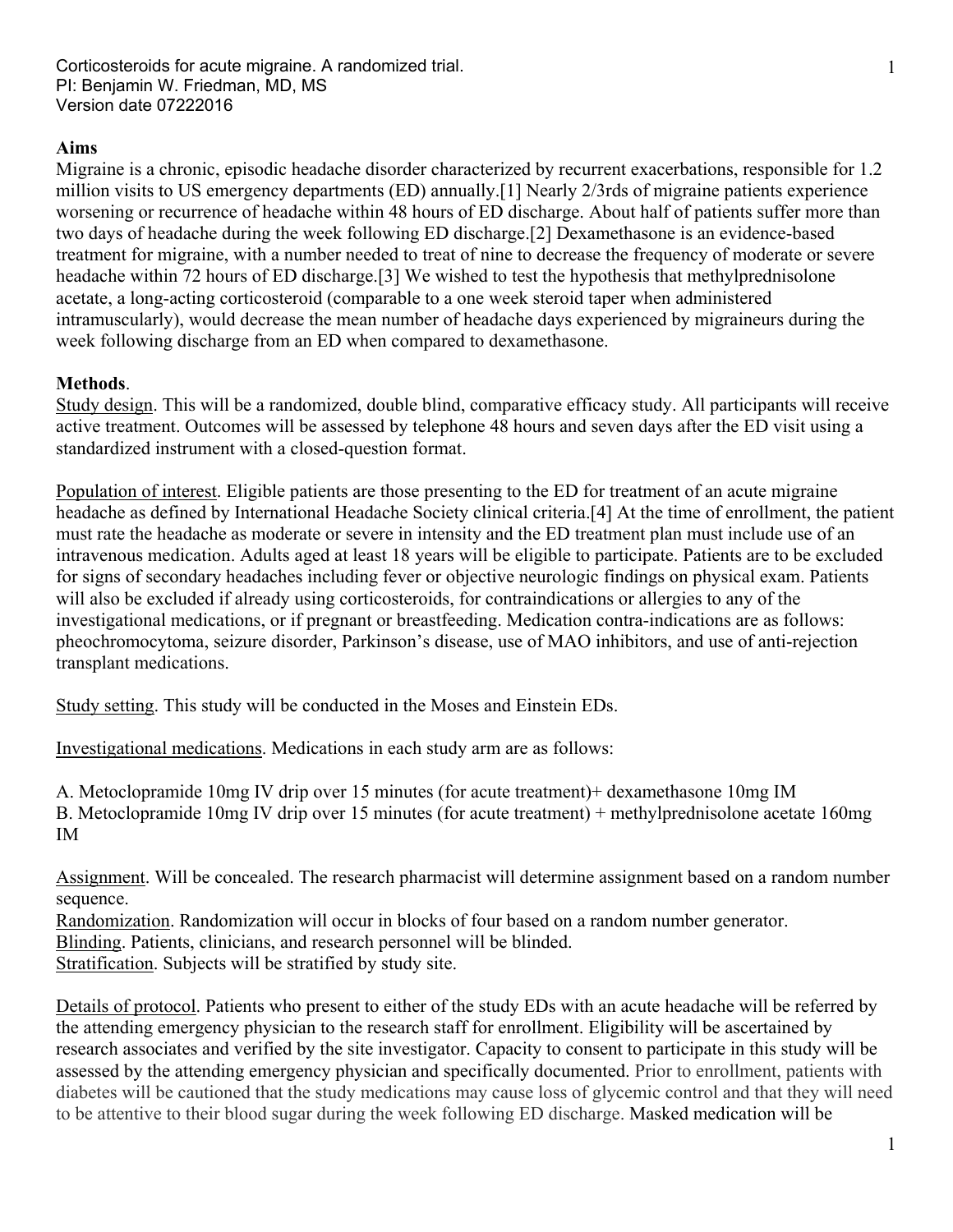#### Corticosteroids for acute migraine. A randomized trial. PI: Benjamin W. Friedman, MD, MS Version date 07222016

obtained from the pharmacy. The research associate will perform a baseline pain assessment. The ED nurse will then administer the research medication as described above. The research associates will return every 60 minutes to perform an assessment of headache, associated features, and adverse events. The use of rescue medications to treat persistent pain will also be recorded. Prior to discharge, research associates will ascertain key socio-demographics and pertinent features of the headache history. Contact information will be verified with at least two phone numbers, one of which – typically the mobile number - will be confirmed by calling the number given at the time of acquisition in the ED. A specific time to perform the first follow-up phone call will be scheduled. At the time of discharge, we will again caution diabetics to be attentive to their blood sugar and encourage rapid follow-up with their primary care provider.

 Follow-up phone calls will be performed 48 hours and 7 days after ED discharge. At the first call, the next follow-up phone call will be scheduled. Attempts to complete the follow-up calls successfully will be made every eight hours until deemed futile. At this point, questionnaires will be sent by express courier, and failing this, the investigator will perform a home visit.

 At the 48-hour phone call, the focus will be assessments of pain, functional status, migraine associated features, adverse events, satisfaction with the medication received, and use of rescue medication. The focus of the seven day phone call will be on the primary endpoint of total number of days with headache since ED discharge, the need for repeat ED visits, healthcare providers visited, days of work missed, and adverse medication effects.

Co-variates of interest. Because any of the following independent variables may influence the primary dependent outcome variable, they will each be measured at baseline to facilitate multivariate adjustment if indicated clinically or in the bivariate analysis.

-Baseline MIDAS score. This validated scale (**MI**graine **D**isability **A**ssessment **S**cale) measures the impact of the underlying migraine disorder on the individual's quality of life and is used to gauge its severity. For example, patients who suffer three days of functionally disabling headache per week will score substantially worse on this scale than those with only one disabling headache day every three months. Because participants with worse baseline migraine assessment scores may respond differently to acute treatment, we will assess and adjust for this variable at baseline as indicated.

-Aura. To facilitate a homogeneous study cohort, we will require all participants, at a minimum, to meet "migraine without aura" criteria. . Some of our participants may also meet criteria for the less common "migraine with aura," which may be more or less amenable to any of the investigational agents

### Measures and outcomes

Measures and outcomes used in this trial will utilize NINDS's common data elements for headache and adhere to the International Headache Society's clinical trials guidelines.[5] Exceptions to this will occur only for recommendations not relevant to ED-based studies.

 1) Headache days. At the seven day follow-up, we will ask how many days since ED discharge the patient had any headache, a moderate or severe headache, or an activity-impairing headache. For the purpose of this tabulation, a new day begins when the patient awakens to begin activities for the day and ends when the patient sleeps after ceasing all activities for the day. We will also ask patients to determine how often during their awake hours they experienced any headache using the following Likert scale: always, often, sometimes, rarely, never.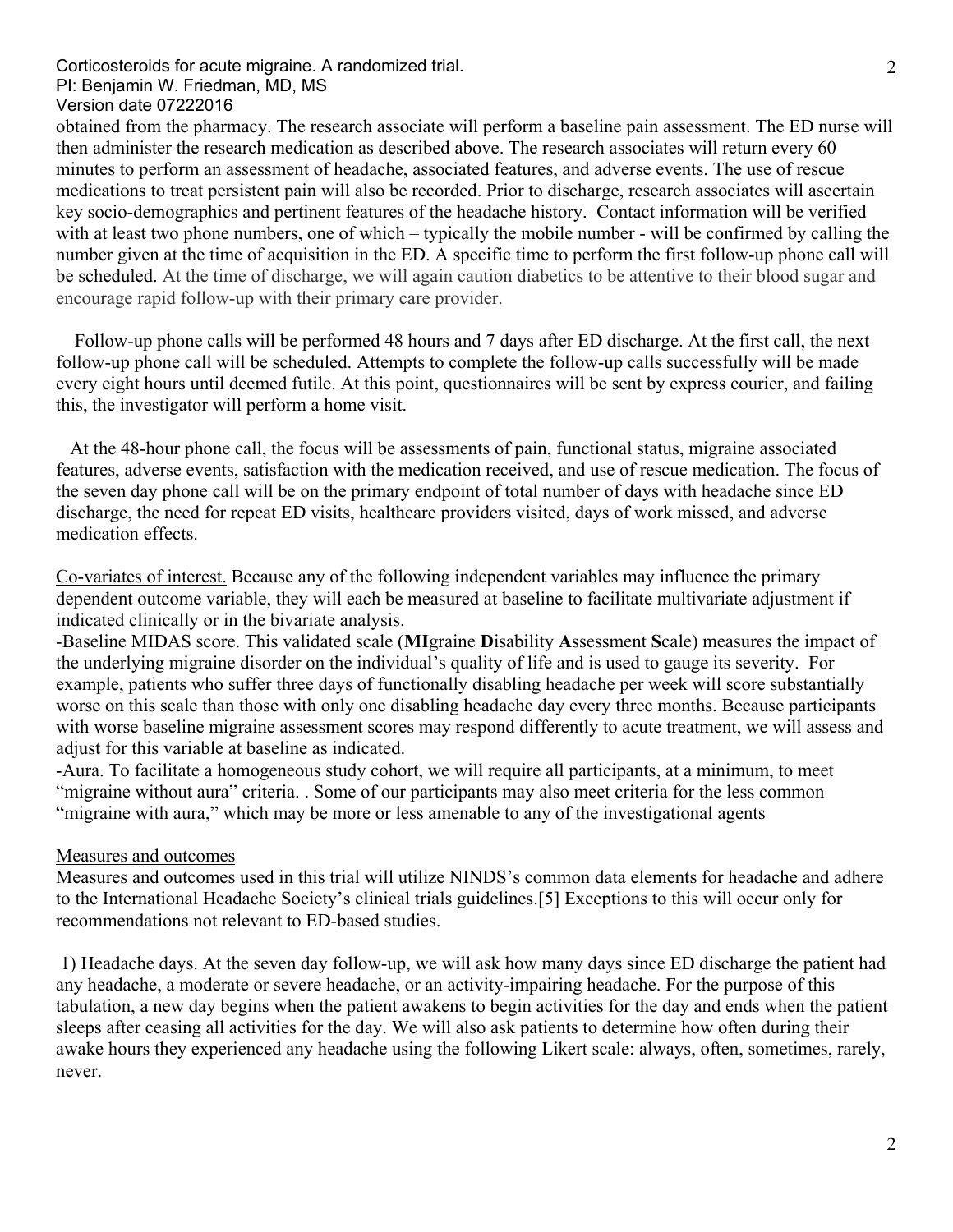Corticosteroids for acute migraine. A randomized trial.

PI: Benjamin W. Friedman, MD, MS

Version date 07222016

2) Headache intensity. We will assess headache intensity using the recommended four-item descriptive scale commonly used in headache clinical trials. Patients will be asked to describe their headache intensity as "severe," "moderate," "mild," or "none."[5]

3) Functional disability will be assessed using the recommended four-item scale: Severely impaired ("can't get out of bed"); Moderately impaired ("great deal of difficulty doing what I usually do"); Mildly impaired ("some difficulty doing what I usually do"); and Not impaired [5]

4) Medication preference. Preference for a specific medication is a highly patient centered outcome, in which an individual determines for herself the benefit of a particular drug versus the adverse effects experienced. We will include in this study a measure that has been used in multiple ED-based trials—"The next time you come to the ER for treatment of migraine, do you want to receive the same medication again?"[6] Patients will be asked to choose among "Yes," "No," or "Not sure".

5) Adverse outcomes will be assessed using an open-ended format. Patients will be asked to grade the specific adverse events they list as "mild," "moderate," or "severe."

## Outcomes.

Efficacy analysis. The primary outcome for this study will be number of days with headache during the 7 days immediately following ED discharge.

## Secondary efficacy endpoints.

1) Sustained headache freedom (achieving a headache intensity = "none" within two hours and maintaining this level, without requiring additional headache medication, for the entire follow-up period) 2) Sustained headache relief (achieving a headache intensity = "none" or "mild" within two hours and maintaining this level, without requiring additional headache medication, for the entire follow-up period) 3) Patient preference for receiving the same medication for a subsequent headache, measured at the 7 day follow-up phone call 4) Number of days with a moderate/ severe or activity-impairing headache during the 7 day follow-up 5) How often during the seven day follow-up period the patient experienced headache (rarely/ never vs sometimes/ often/ always)

Safety endpoints. 1) Frequency of adverse events in the ED; 2) Frequency of adverse events developing within 48 hours following ED discharge.

Both during the ED visit and at the 48 hour follow-up, we will ask the following question: Did any new symptoms begin after you received the study medication. An affirmative response will be followed with openended queries to categorize these symptoms. Affirmative responses will be tabulated. The open-ended queries will be used to categorize specific adverse events.

**Sample size calculation**. We have previously collected data on outcomes of migraine patients after ED discharge. The mean number of headache days post ED discharge was 3.2 (SD-2.5). We estimate that the longacting corticosteroid would have to decrease the mean number of headache days by at least 1.0 day compared to dexamethasone as the minimum criteria for declaration of clinically meaningful difference. Assuming a 2-tailed alpha  $=0.05$  and a 1-tailed beta  $= 0.20$ , we calculated the need for 100 patients in each group. Adding to this 10% for lost-to-follow-up and protocol violations, we determined the need for 220 patients.

**Analysis.** Efficacy. For the primary analysis, we will compare the mean number of headache days (0- 7) between those randomized to dexamethasone and those randomized to methylprednisolone acetate. Point estimates and 95%CI will be reported. Although these data are likely to be skewed towards smaller numbers, our sample size is sufficient to allow a parametric analysis. We will report the difference between means with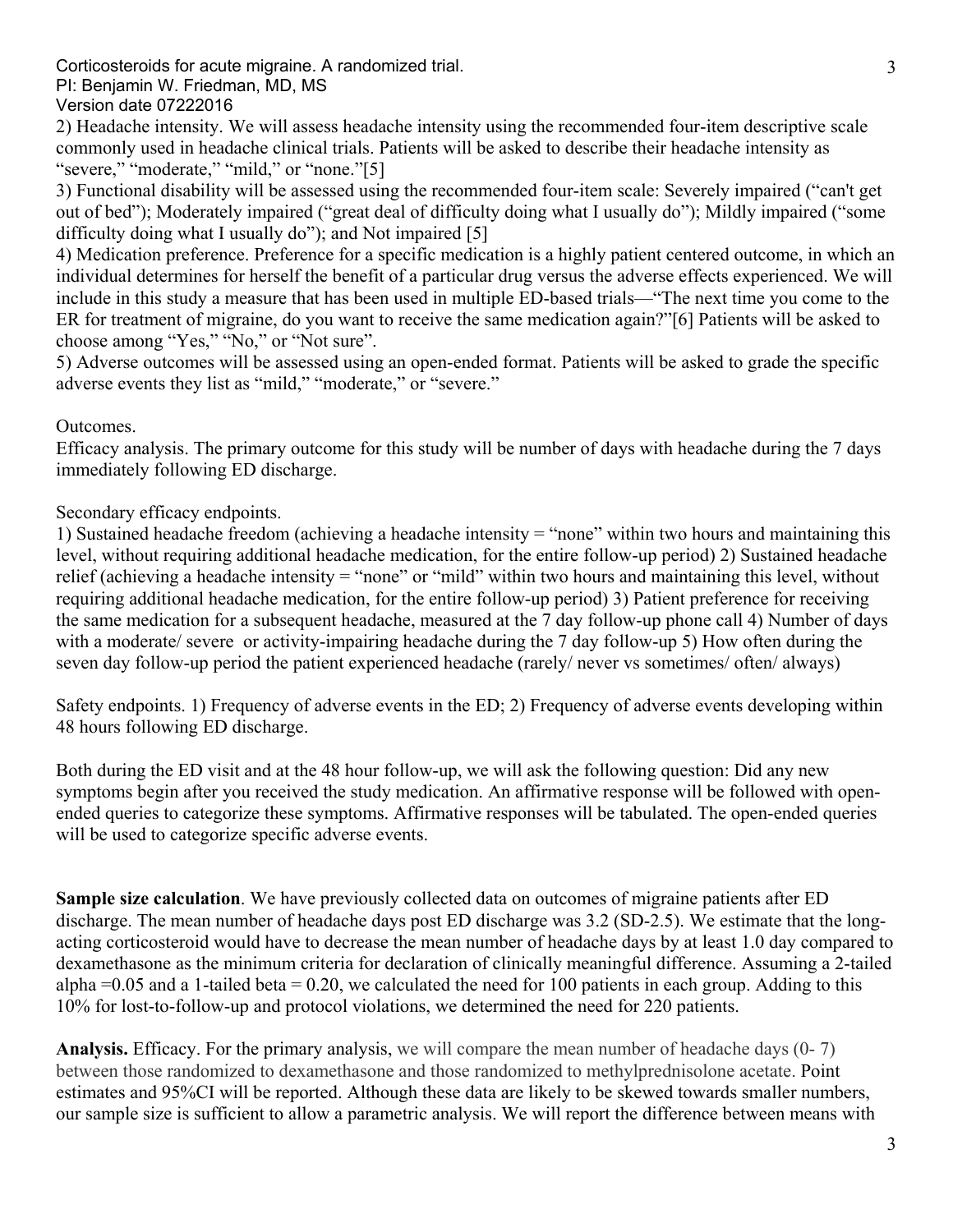Corticosteroids for acute migraine. A randomized trial. PI: Benjamin W. Friedman, MD, MS Version date 07222016

95%CI. A statistically significant difference is one for which the 95%CI does not include zero. We will dichotomize the number of headache days at two and report the frequency with which subjects report fewer than two headache days post ED discharge. Random assignment will be stratified to ensure balance among the study arms with regard to study site. Asymmetry with regard to the other important baseline variables discussed above will be addressed using multivariable regression techniques. We will address discrepant baseline variable by building a multivariate linear regression model in which the dependent variable in number of headache days, the primary predictor variable is investigational medication, and all discrepant important baseline variables are included in the model.

Dichotomous secondary outcomes will be reported as simple proportions, relative risk, and odds ratios with 95%CI. Absolute risk reduction will be calculated and reported with 95%CI.

In conducting ED-based migraine research, there is often a small subset of patients who appeared to meet inclusion criteria at the time of enrollment but in whom it was determined later that the patient was not, in retrospect, appropriate for the study. For example, patients may develop a fever later in their ED course or subsequently develop objective neurologic findings. In keeping with the principles of an intention-to-treat analysis, these patients will be retained in the study and included in the primary analysis. A secondary analysis, if needed, will include only those determined by adjudication to have true migraine by International Headache Society criteria.

Safety analysis. We will perform simple pairwise comparisons of specific adverse events.

Data collection and processing. Data acquisition will be performed using REDCap (Research Electronic Data Capture), a secure, web-based application designed specifically to support data capture for research studies. The REDCap project (http://project-redcap.org/) is an international project, with more than 70 institutional partners from CTSA and GCRC funded institutions. Paper consent documents will be maintained in locked research cabinets.

Data monitoring committee and interim analysis. This committee will be headed by Dr. Polly Bijur, PhD, an epidemiologist and include Dr. Esses, MD, the director of the Moses ED. The committee will meet every month with the PI to monitor: 1) adverse events; and, 2) recruitment and enrollment. We will not perform an interim analysis as we wish to optimize the precision with which we report study results.

Registration. The study will be registered at http://www.clinicaltrials.gov.

Consent. Informed consent will be obtained when patients present to the ED. As part of our consent process, we will offer to help patients call a family member or friend and discuss the study with them if they wish. We will also have the patient's attending physician confirm that the patient has the capacity to consent to participate in the study at the time they are asked to provide consent.

### Risks/Benefits

Anti-dopaminergics such as metoclopramide can cause extra-pyramidal side effects including tardive dyskinesia. Corticosteroids can cause irreversible boney necrosis and short-term side effects including mood swings, nightmares, loss of glycemic control, and an increased propensity for infections. Of note, the irreversible side effects listed above have never been reported after a single standard dose of any of the investigational medications administered in this study. The investigational medications can also cause a variety of nuisance side effects including dizziness, drowsiness, and palpitations. As with any clinical study, there is a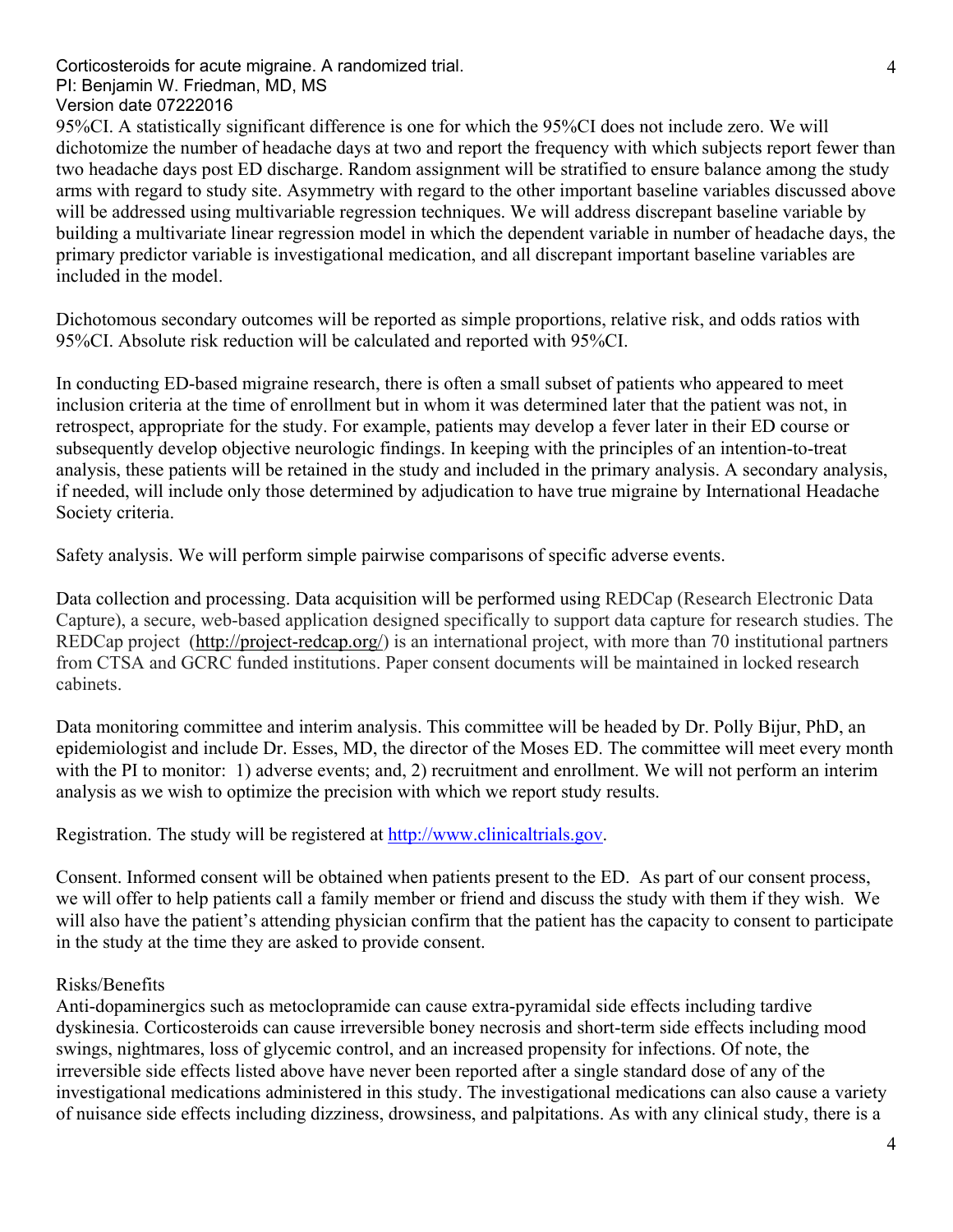risk that the patient's personal identifiers and private health data may be seen by non-study personnel. It is clear that a great many migraine patients continue to suffer from headache after ED discharge. This protocol is specifically designed to inform the ED-based treatment of acute migraine.

## Data Storage & Confidentiality

Data will be stored and maintained securely in REDCap. Data analysis initially de-identifies patients, and is done only on password-protected computers behind an institutional firewall, protected with professionally maintained anti-viral software. Consent documents will be maintained in locked research cabinets in inaccessible areas. Only study personnel will have access to the data and consent documents.